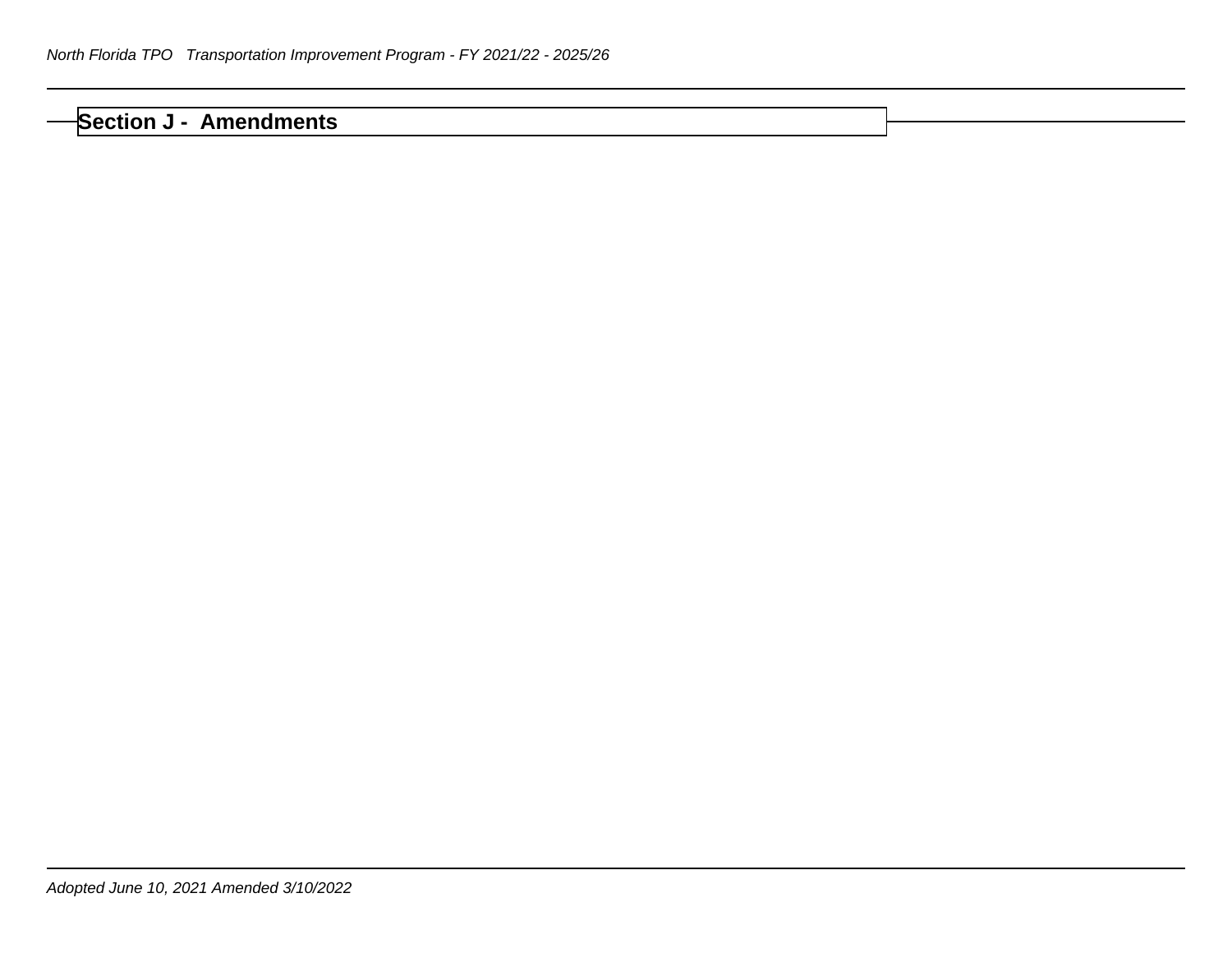|                    | <b>Fund</b>                           |            |                                                                                 |              |                        |                                     |              |
|--------------------|---------------------------------------|------------|---------------------------------------------------------------------------------|--------------|------------------------|-------------------------------------|--------------|
| <b>Phase</b>       | <b>Source</b>                         | 2021/22    | 2022/23                                                                         | 2023/24      | 2024/25                | 2025/26                             | <b>Total</b> |
|                    |                                       |            | I-295 (SR9A) FROM NEW BERLIN RD TO SOUTH END OF DAMES POINT BRIDGE - 4434201*** |              |                        |                                     | *Non-SIS*    |
| <b>RESURFACING</b> |                                       |            |                                                                                 |              | <b>Amendment No: 1</b> |                                     |              |
|                    |                                       |            | <b>Responsible Agency: FDOT</b>                                                 |              |                        | Amendment Approval Date: 10/14/2021 |              |
| <b>CST</b>         | <b>DDR</b>                            | 150,000    | 0                                                                               |              | 0                      | 0                                   | 150,000      |
| <b>CST</b>         | <b>ACNP</b>                           | 11,622,564 | O                                                                               |              | 0                      | 0                                   | 11,622,564   |
|                    | <b>Total</b>                          | 11,772,564 |                                                                                 |              | 0                      | 0                                   | 11,772,564   |
|                    | Prior Cost < 2021/22                  | 0          | Future Cost > 2025/26                                                           | 0            |                        | <b>Total Project Cost</b>           | 11,772,564   |
|                    |                                       |            | <b>CORONAVIRUS STATE FISCAL RECOVERY FUND - JAXPORT - 4494971***</b>            |              |                        |                                     | *Non-SIS*    |
|                    | <b>SEAPORT REVENUE/OPERAT PROJECT</b> |            |                                                                                 |              | <b>Amendment No: 2</b> |                                     |              |
|                    |                                       |            | <b>Responsible Agency: FDOT</b>                                                 |              |                        | Amendment Approval Date: 10/14/2021 |              |
| <b>OPS</b>         | <b>ARPA</b>                           | 13,716,224 | 0                                                                               | 0            | 0                      | 0                                   | 13,716,224   |
|                    | <b>Total</b>                          | 13,716,224 | ŋ                                                                               |              | 0                      | 0                                   | 13,716,224   |
|                    | Prior Cost < 2021/22                  | 0          | Future Cost > 2025/26                                                           | 0            |                        | <b>Total Project Cost</b>           | 13,716,224   |
|                    |                                       |            | <b>CORONAVIRUS STATE FISCAL RECOVERY FUND - PORT OF FERNANDINA</b>              | - 4494972*** |                        |                                     | *Non-SIS*    |
|                    | <b>SEAPORT REVENUE/OPERAT PROJECT</b> |            |                                                                                 |              | <b>Amendment No: 3</b> |                                     |              |
|                    |                                       |            | <b>Responsible Agency: FDOT</b>                                                 |              |                        | Amendment Approval Date: 10/14/2021 |              |
| <b>OPS</b>         | <b>ARPA</b>                           | 806,772    | 0                                                                               | 0            | 0                      | 0                                   | 806,772      |
|                    | <b>Total</b>                          | 806,772    | 0                                                                               |              | 0                      | 0                                   | 806,772      |
|                    | Prior Cost < 2021/22                  | 0          | Future Cost > 2025/26                                                           | 0            |                        | <b>Total Project Cost</b>           | 806,772      |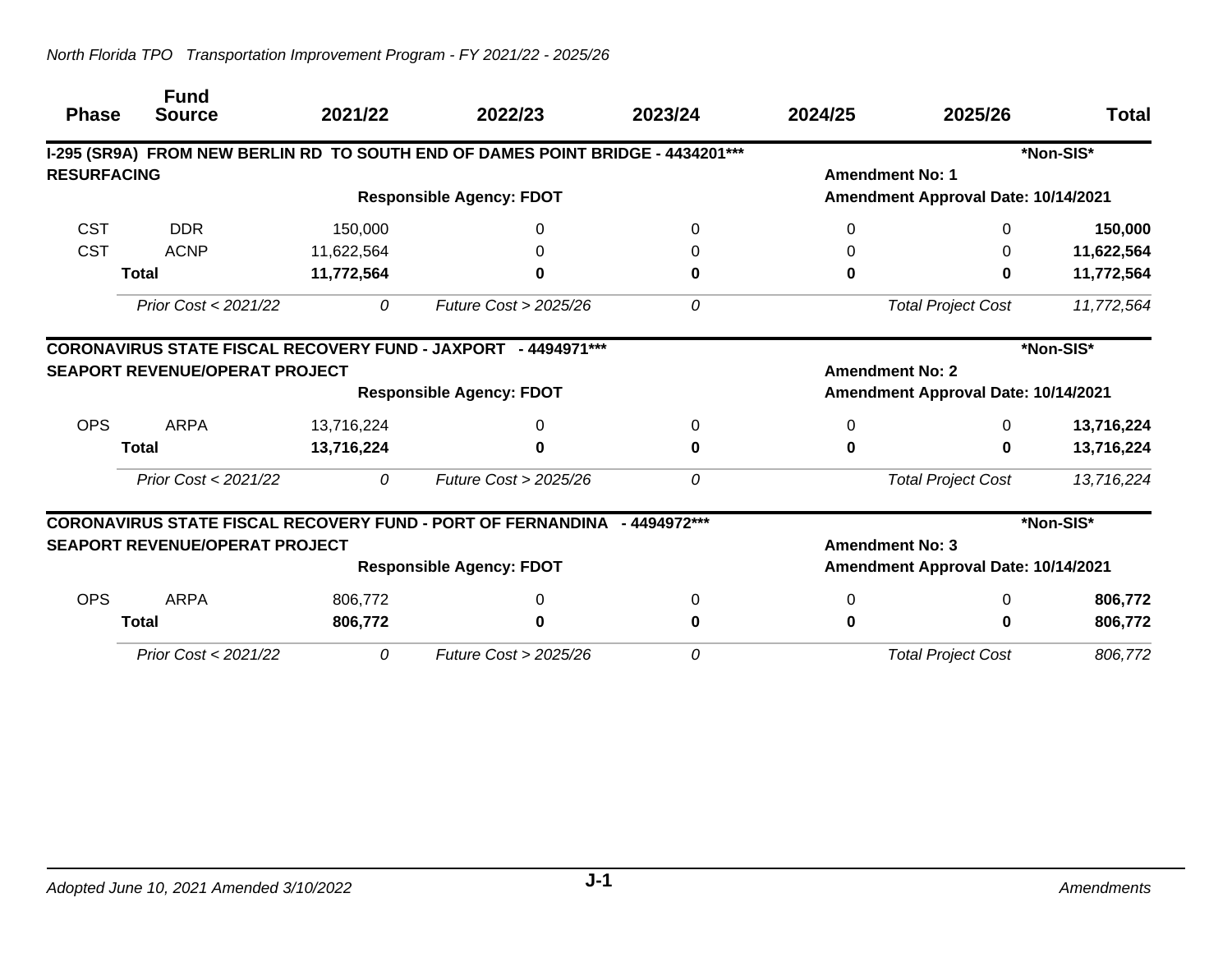| <b>Phase</b>    | <b>Fund</b><br><b>Source</b>                                                                   | 2021/22    | 2022/23                         | 2023/24  | 2024/25                | 2025/26                             | <b>Total</b> |
|-----------------|------------------------------------------------------------------------------------------------|------------|---------------------------------|----------|------------------------|-------------------------------------|--------------|
|                 | US 1 (SR 5) FROM RAY RD TO RACE TRACK RD - 4475261***                                          |            |                                 |          |                        |                                     | *Non-SIS*    |
| <b>LIGHTING</b> |                                                                                                |            |                                 |          | <b>Amendment No: 4</b> |                                     |              |
|                 |                                                                                                |            | <b>Responsible Agency: FDOT</b> |          |                        | Amendment Approval Date: 10/14/2021 |              |
| <b>DSB</b>      | <b>DIH</b>                                                                                     | 8,942      | 0                               | 0        | 0                      | 0                                   | 8,942        |
| PE              | <b>DIH</b>                                                                                     | 13,414     | 0                               | $\Omega$ | 0                      | 0                                   | 13,414       |
| <b>DSB</b>      | <b>DDR</b>                                                                                     | 7,825      | $\Omega$                        | $\Omega$ | 0                      | $\Omega$                            | 7,825        |
| PE              | <b>ACSA</b>                                                                                    | 53,655     | $\Omega$                        | $\Omega$ | 0                      | $\Omega$                            | 53,655       |
| <b>DSB</b>      | <b>ARPA</b>                                                                                    | 2,582,134  | $\Omega$                        | 0        | 0                      | 0                                   | 2,582,134    |
| <b>DSB</b>      | <b>ACSA</b>                                                                                    | 67,069     | 0                               | 0        | 0                      | 0                                   | 67,069       |
| PE              | <b>ARPA</b>                                                                                    | 90,000     | 0                               | 0        | 0                      | 0                                   | 90,000       |
|                 | <b>Total</b>                                                                                   | 2,823,039  | 0                               | 0        | 0                      | 0                                   | 2,823,039    |
|                 | Prior Cost < 2021/22                                                                           | 0          | Future Cost > 2025/26           | 0        |                        | <b>Total Project Cost</b>           | 2,823,039    |
|                 | NORTH FLORIDA TPO FY 2020/2021 - 2021/2022 UPWP - 4393193***<br><b>TRANSPORTATION PLANNING</b> |            |                                 |          | <b>Amendment No: 5</b> |                                     | *Non-SIS*    |
|                 |                                                                                                |            | <b>Responsible Agency: FDOT</b> |          |                        | Amendment Approval Date: 10/13/2021 |              |
| <b>PLN</b>      | SU                                                                                             | 892,625    | 0                               | 0        | 0                      | 0                                   | 892,625      |
| <b>PLN</b>      | PL                                                                                             | 1,400,494  | 0                               | 0        | 0                      | 0                                   | 1,400,494    |
| <b>PLN</b>      | <b>CM</b>                                                                                      | 201,117    | 0                               | 0        | 0                      | 0                                   | 201,117      |
|                 | <b>Total</b>                                                                                   | 2,494,236  | $\bf{0}$                        | 0        | $\mathbf 0$            | $\mathbf 0$                         | 2,494,236    |
|                 | Prior Cost < 2021/22                                                                           | 0          | Future Cost > 2025/26           | 0        |                        | <b>Total Project Cost</b>           | 2,494,236    |
|                 | U2C BAY STREET INNOVATION CORRIDOR - 4440782***                                                |            |                                 |          |                        |                                     | *Non-SIS*    |
|                 | <b>URBAN CORRIDOR IMPROVEMENTS</b>                                                             |            |                                 |          | <b>Amendment No: 6</b> |                                     |              |
|                 |                                                                                                |            | <b>Responsible Agency: FDOT</b> |          |                        | Amendment Approval Date: 10/13/2021 |              |
| CAP             | <b>TIGR</b>                                                                                    | 12,500,000 | 0                               | 0        | 0                      | 0                                   | 12,500,000   |
| CAP             | <b>NSTP</b>                                                                                    | 13,000,000 | $\mathbf 0$                     | 0        | 0                      | 0                                   | 13,000,000   |
| CAP             | LF                                                                                             | 13,000,000 | $\Omega$                        | 0        | 0                      | 0                                   | 13,000,000   |
|                 | <b>Total</b>                                                                                   | 38,500,000 | 0                               | 0        | $\mathbf 0$            | 0                                   | 38,500,000   |
|                 | Prior Cost < 2021/22                                                                           | 0          | Future Cost > 2025/26           | 0        |                        | <b>Total Project Cost</b>           | 38,500,000   |

*Adopted June 10, 2021 Amended 3/10/2022*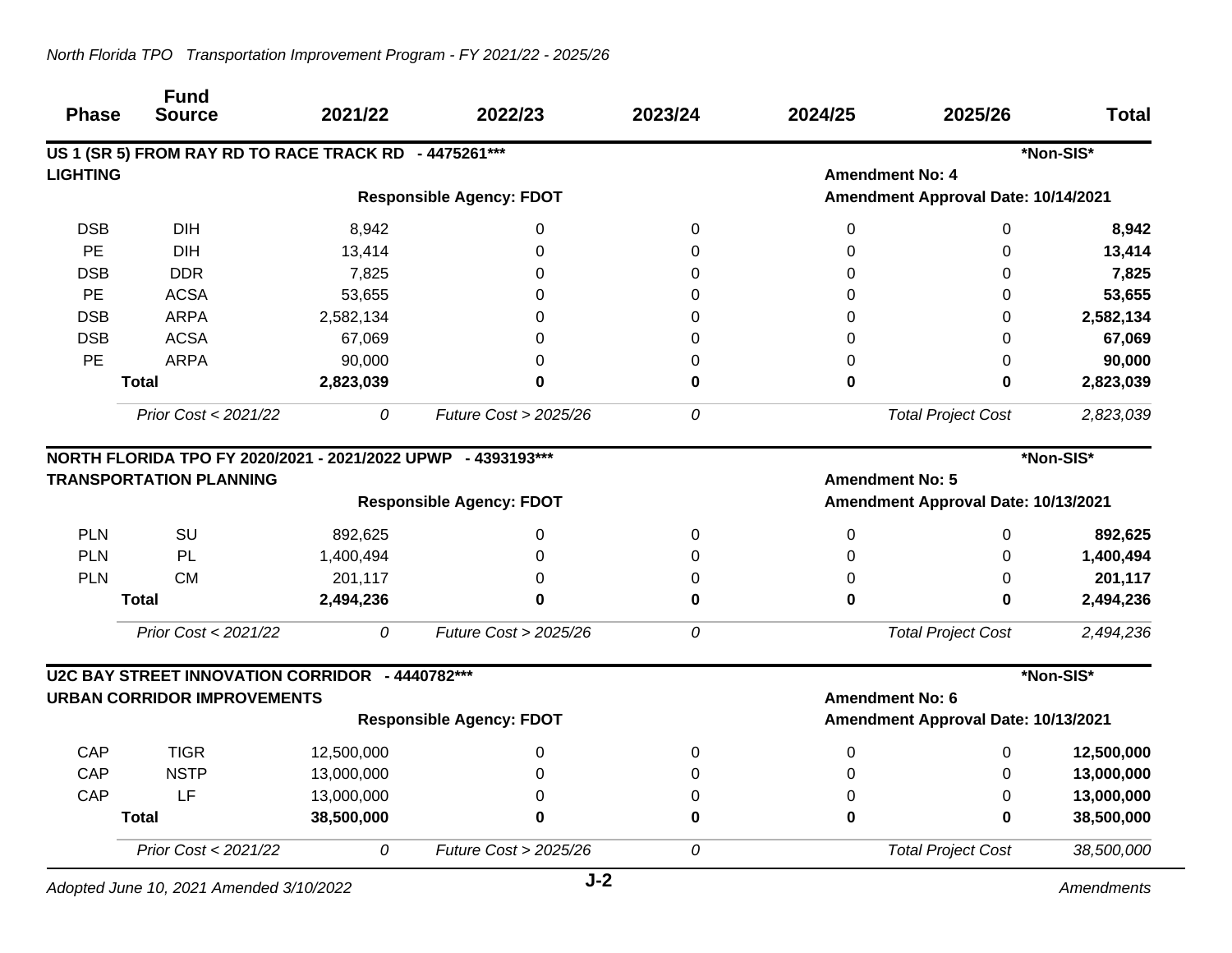| <b>Phase</b>          | <b>Fund</b><br><b>Source</b>                                     | 2021/22 | 2022/23                         | 2023/24 | 2024/25                             | 2025/26                             | <b>Total</b> |
|-----------------------|------------------------------------------------------------------|---------|---------------------------------|---------|-------------------------------------|-------------------------------------|--------------|
|                       | NORTH FLORIDA TPO FED SECT 5303 PLANNING FUNDS - 4117633***      |         |                                 |         |                                     |                                     | *Non-SIS*    |
|                       | <b>TRANSPORTATION PLANNING</b>                                   |         |                                 |         | <b>Amendment No: 7</b>              |                                     |              |
|                       |                                                                  |         | <b>Responsible Agency: FDOT</b> |         |                                     | Amendment Approval Date: 10/13/2021 |              |
| <b>PLN</b>            | <b>DU</b>                                                        | 526,246 | 0                               | 0       | 0                                   | 0                                   | 526,246      |
| <b>PLN</b>            | <b>DPTO</b>                                                      | 65,780  | 0                               | 0       | 0                                   | 0                                   | 65,780       |
|                       | <b>Total</b>                                                     | 592,026 | $\bf{0}$                        | 0       | 0                                   | 0                                   | 592,026      |
|                       | Prior Cost < 2021/22                                             | 0       | Future Cost $>$ 2025/26         | 0       |                                     | <b>Total Project Cost</b>           | 592,026      |
|                       | I-295 (SR9A) FROM BEACH BLVD (SR212) TO JTB (SR202) - 2093018*** |         |                                 |         |                                     |                                     | *Non-SIS*    |
|                       | <b>ADD LANES &amp; RECONSTRUCT</b>                               |         | <b>Amendment No: 8</b>          |         |                                     |                                     |              |
|                       | <b>Responsible Agency: FDOT</b>                                  |         |                                 |         | Amendment Approval Date: 11/10/2021 |                                     |              |
| PE                    | <b>DIH</b>                                                       | 35,000  | 0                               | 0       | 0                                   | 0                                   | 35,000       |
| <b>PE</b>             | <b>DDR</b>                                                       | 600,000 | 0                               | 0       | 0                                   | 0                                   | 600,000      |
| PE                    | <b>ARPA</b>                                                      | 250,000 | 0                               | 0       | 0                                   | 0                                   | 250,000      |
|                       | <b>Total</b>                                                     | 885,000 | 0                               | 0       | 0                                   | 0                                   | 885,000      |
|                       | Prior Cost < 2021/22                                             | 0       | <b>Future Cost &gt; 2025/26</b> | 0       |                                     | <b>Total Project Cost</b>           | 885,000      |
|                       | BEACH BLVD (US 90 / SR 212) AT EUNICE RD - 2095435***            |         |                                 |         |                                     |                                     | *Non-SIS*    |
| <b>SAFETY PROJECT</b> |                                                                  |         |                                 |         | <b>Amendment No: 9</b>              |                                     |              |
|                       |                                                                  |         | <b>Responsible Agency: FDOT</b> |         |                                     | Amendment Approval Date: 11/10/2021 |              |
| <b>CST</b>            | <b>ARPA</b>                                                      | 618,569 | 0                               | 0       | 0                                   | 0                                   | 618,569      |
| <b>CST</b>            | <b>DIH</b>                                                       | 25,000  | 0                               |         |                                     | 0                                   | 25,000       |
| <b>CST</b>            | <b>DDR</b>                                                       | 25,001  | 0                               |         | 0                                   | 0                                   | 25,001       |
|                       | <b>Total</b>                                                     | 668,570 | 0                               |         | 0                                   | 0                                   | 668,570      |
|                       | Prior Cost < 2021/22                                             | 0       | Future Cost > 2025/26           | 0       |                                     | <b>Total Project Cost</b>           | 668,570      |

## *North Florida TPO Transportation Improvement Program - FY 2021/22 - 2025/26*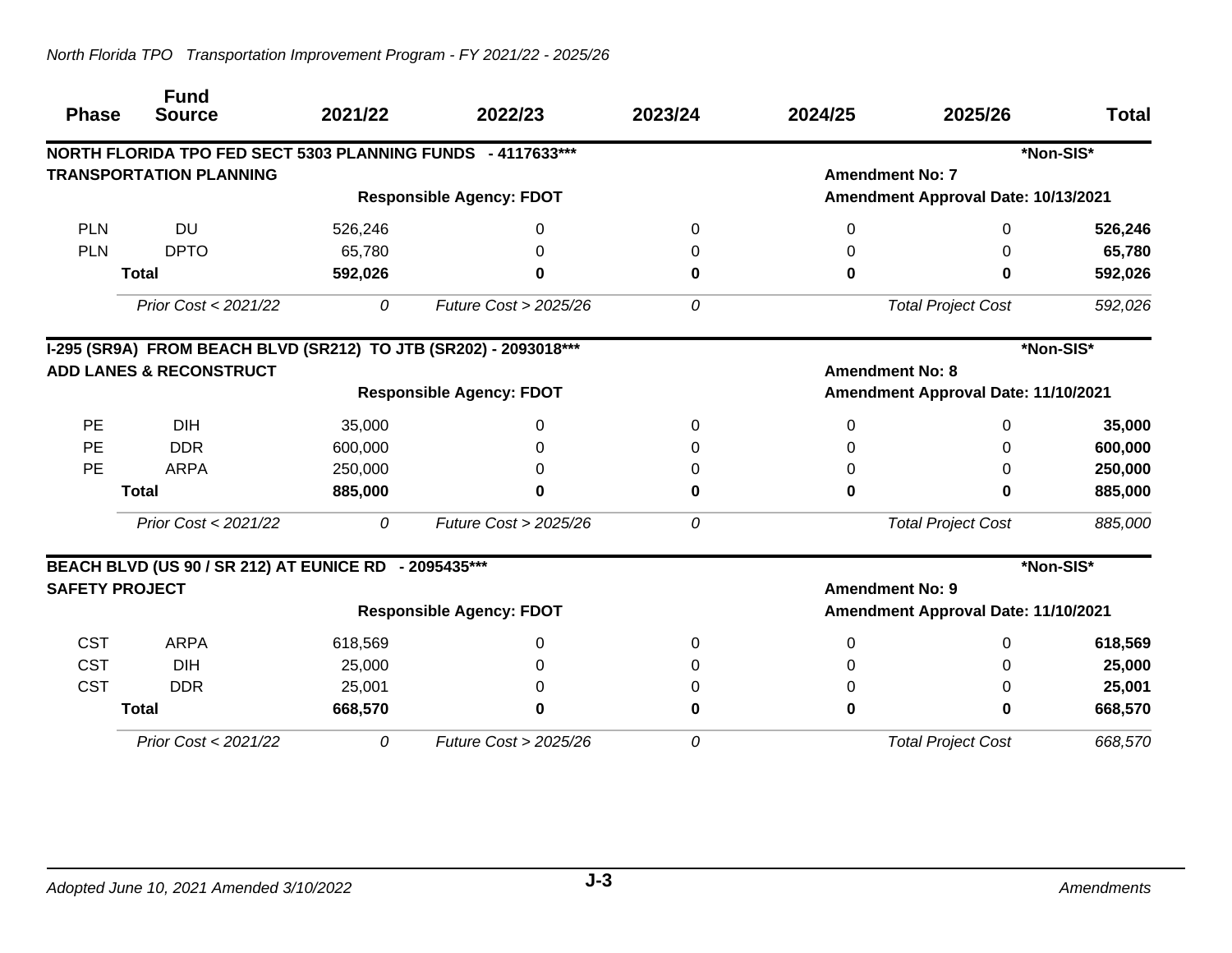|                 | <b>Fund</b>                               |           |                                                                                       |         |                         |                                     |              |
|-----------------|-------------------------------------------|-----------|---------------------------------------------------------------------------------------|---------|-------------------------|-------------------------------------|--------------|
| <b>Phase</b>    | <b>Source</b>                             | 2021/22   | 2022/23                                                                               | 2023/24 | 2024/25                 | 2025/26                             | <b>Total</b> |
|                 |                                           |           | I-295 (SR 9A) FROM SOUTH OF HECKSCHER RD (SR 105) TO NORTH OF PULASKI RD - 2096586*** |         |                         |                                     | *Non-SIS*    |
|                 | <b>ADD LANES &amp; REHABILITATE PVMNT</b> |           |                                                                                       |         |                         | <b>Amendment No: 10</b>             |              |
|                 |                                           |           | <b>Responsible Agency: FDOT</b>                                                       |         |                         | Amendment Approval Date: 11/10/2021 |              |
| <b>PE</b>       | <b>ACSA</b>                               | 55,000    | 0                                                                                     | 0       | 0                       | 0                                   | 55,000       |
| <b>PE</b>       | <b>ARPA</b>                               | 1,800,000 | 0                                                                                     |         | 0                       | 0                                   | 1,800,000    |
|                 | <b>Total</b>                              | 1,855,000 | 0                                                                                     | 0       | 0                       | U                                   | 1,855,000    |
|                 | Prior Cost < 2021/22                      | 0         | <b>Future Cost &gt; 2025/26</b>                                                       | 0       |                         | <b>Total Project Cost</b>           | 1,855,000    |
|                 |                                           |           | LEM TURNER RD (SR 115) FROM CAMPUS AVE TO TROUT RIVER BRIDGE - 4039205***             |         |                         |                                     | *Non-SIS*    |
| <b>LIGHTING</b> |                                           |           |                                                                                       |         | <b>Amendment No: 11</b> |                                     |              |
|                 |                                           |           | <b>Responsible Agency: FDOT</b>                                                       |         |                         | Amendment Approval Date: 11/10/2021 |              |
| <b>CST</b>      | <b>ACSS</b>                               | 387,847   | 0                                                                                     | 0       | 0                       | $\Omega$                            | 387,847      |
|                 | <b>Total</b>                              | 387,847   | 0                                                                                     | 0       | 0                       | U                                   | 387,847      |
|                 | Prior Cost < 2021/22                      | 0         | Future Cost > 2025/26                                                                 | 0       |                         | <b>Total Project Cost</b>           | 387,847      |
|                 |                                           |           | CESERY BLVD (SR 109A) AT ARLINGTON RIVER BRIDGE #720264 - 4340441 ***                 |         |                         |                                     | *Non-SIS*    |
|                 | <b>BRIDGE-REPAIR/REHABILITATION</b>       |           |                                                                                       |         |                         | <b>Amendment No: 12</b>             |              |
|                 |                                           |           | <b>Responsible Agency: FDOT</b>                                                       |         |                         | Amendment Approval Date: 11/10/2021 |              |
| <b>CST</b>      | <b>ARPA</b>                               | 5,941,884 | 0                                                                                     | 0       | 0                       | 0                                   | 5,941,884    |
| <b>CST</b>      | <b>DIH</b>                                | 74,960    |                                                                                       |         | 0                       |                                     | 74,960       |
| <b>CST</b>      | <b>BRRP</b>                               | 65,590    |                                                                                       |         |                         |                                     | 65,590       |
|                 | <b>Total</b>                              | 6,082,434 | 0                                                                                     | 0       | 0                       |                                     | 6,082,434    |
|                 | Prior Cost < 2021/22                      | 0         | Future Cost > 2025/26                                                                 | 0       |                         | <b>Total Project Cost</b>           | 6,082,434    |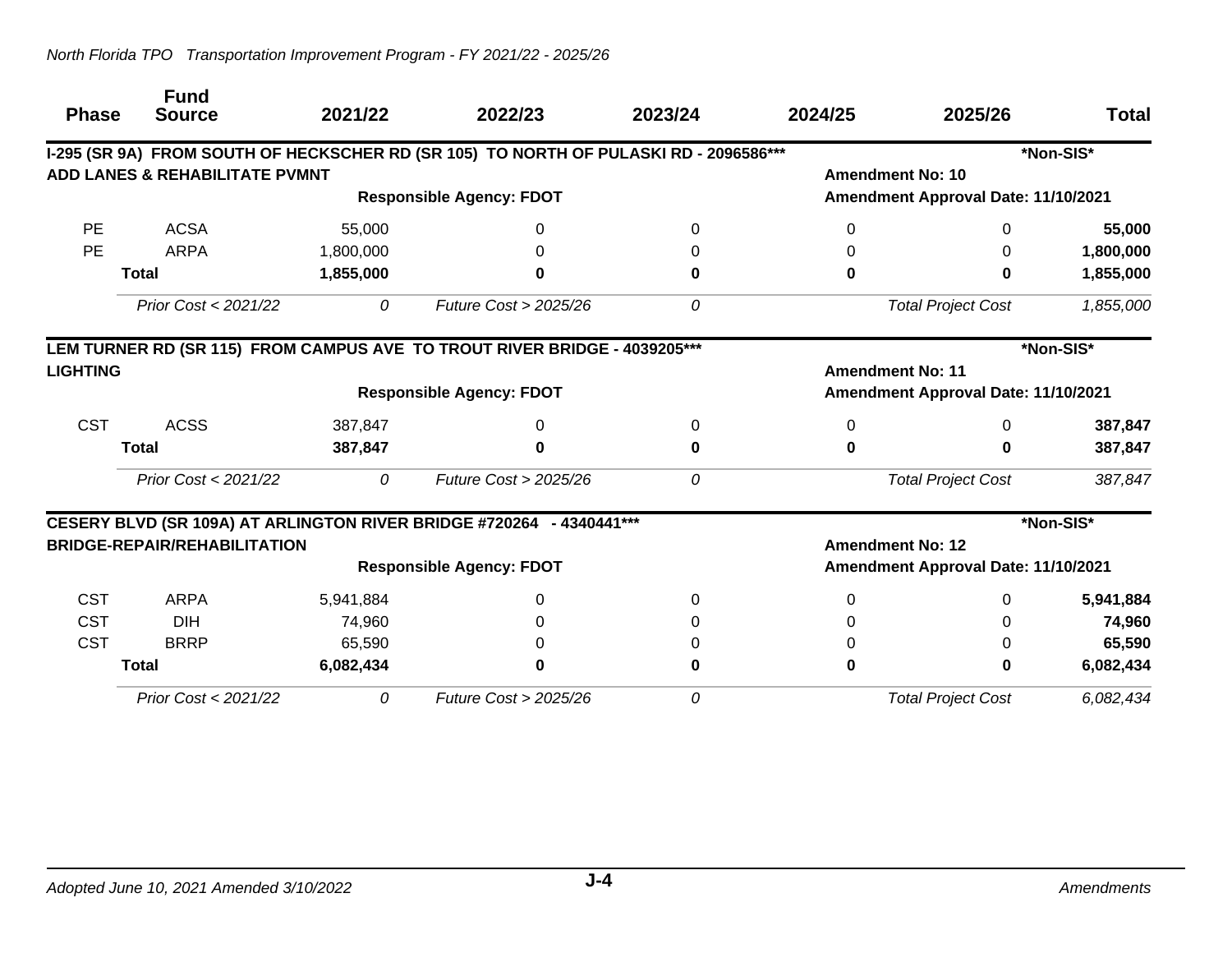| <b>Phase</b>    | <b>Fund</b><br><b>Source</b>                          | 2021/22 | 2022/23                                                        | 2023/24 | 2024/25 | 2025/26                             | <b>Total</b> |
|-----------------|-------------------------------------------------------|---------|----------------------------------------------------------------|---------|---------|-------------------------------------|--------------|
|                 |                                                       |         |                                                                |         |         |                                     |              |
|                 | I-295 (SR9A) AT SAN JOSE BLVD (SR 13) - 4377283***    |         |                                                                |         |         |                                     | *Non-SIS*    |
|                 | <b>INTERCHANGE IMPROVEMENT</b>                        |         |                                                                |         |         | <b>Amendment No: 13</b>             |              |
|                 |                                                       |         | <b>Responsible Agency: FDOT</b>                                |         |         | Amendment Approval Date: 11/10/2021 |              |
| <b>PE</b>       | <b>DIH</b>                                            | 25,000  | 0                                                              | 0       | 0       | $\Omega$                            | 25,000       |
| <b>PE</b>       | <b>ARPA</b>                                           | 300,000 | 0                                                              |         | 0       | 0                                   | 300,000      |
|                 | <b>Total</b>                                          | 325,000 | 0                                                              | 0       | 0       | 0                                   | 325,000      |
|                 | Prior Cost < 2021/22                                  | 0       | <b>Future Cost &gt; 2025/26</b>                                | 0       |         | <b>Total Project Cost</b>           | 325,000      |
|                 | EMERSON ST (SR 126) RR CROSSING #271819A - 4434351*** |         |                                                                |         |         |                                     | *Non-SIS*    |
|                 | <b>RAILROAD CROSSING</b>                              |         |                                                                |         |         | <b>Amendment No: 14</b>             |              |
|                 |                                                       |         | <b>Responsible Agency: FDOT</b>                                |         |         | Amendment Approval Date: 11/10/2021 |              |
| <b>CST</b>      | <b>SA</b>                                             | 1,001   | 0                                                              | 0       | 0       | 0                                   | 1,001        |
|                 | <b>Total</b>                                          | 1,001   | 0                                                              | 0       | 0       | 0                                   | 1,001        |
|                 | Prior Cost < 2021/22                                  | 0       | Future Cost > 2025/26                                          | 0       |         | <b>Total Project Cost</b>           | 1,001        |
|                 |                                                       |         | DUNN AVE (SR 104) FROM N CAMPUS BLVD TO MONACO DR - 4455761*** |         |         |                                     | *Non-SIS*    |
| <b>LIGHTING</b> |                                                       |         |                                                                |         |         | <b>Amendment No: 15</b>             |              |
|                 |                                                       |         | <b>Responsible Agency: FDOT</b>                                |         |         | Amendment Approval Date: 11/10/2021 |              |
| <b>CST</b>      | <b>ARPA</b>                                           | 373,605 | 0                                                              | 0       | 0       | 0                                   | 373,605      |
| <b>CST</b>      | <b>DIH</b>                                            | 7,472   | 0                                                              |         | 0       | 0                                   | 7,472        |
| <b>CST</b>      | <b>DDR</b>                                            | 76,589  | 0                                                              |         | 0       | 0                                   | 76,589       |
|                 | <b>Total</b>                                          | 457,666 | 0                                                              | 0       | 0       | 0                                   | 457,666      |
|                 | Prior Cost < 2021/22                                  | 0       | Future Cost > 2025/26                                          | 0       |         | <b>Total Project Cost</b>           | 457,666      |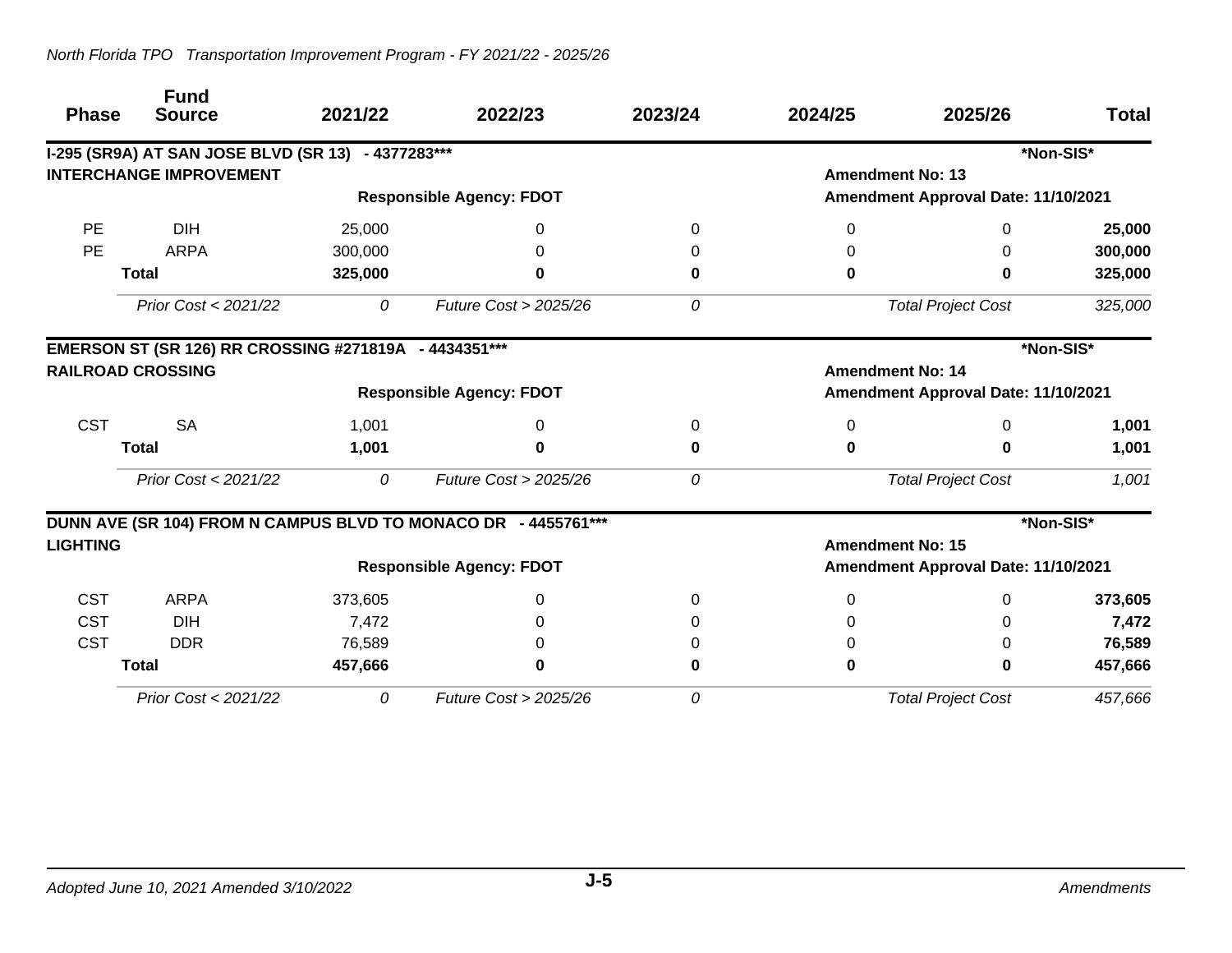|              | <b>Fund</b>                                          |           |                                                                                                |          |          |                                     |              |
|--------------|------------------------------------------------------|-----------|------------------------------------------------------------------------------------------------|----------|----------|-------------------------------------|--------------|
| <b>Phase</b> | <b>Source</b>                                        | 2021/22   | 2022/23                                                                                        | 2023/24  | 2024/25  | 2025/26                             | <b>Total</b> |
|              |                                                      |           | SAN JUAN AVE (SR 128) FROM ROOSEVELT BLVD (US 17 / SR 15) TO HERSCHEL ST (SR 211) - 4471222*** |          |          |                                     | *Non-SIS*    |
|              | <b>MEDIAN MODIFICATION</b>                           |           |                                                                                                |          |          | <b>Amendment No: 16</b>             |              |
|              |                                                      |           | <b>Responsible Agency: FDOT</b>                                                                |          |          | Amendment Approval Date: 11/10/2021 |              |
| <b>CST</b>   | LF                                                   | 12,540    | 0                                                                                              | 0        | 0        | $\Omega$                            | 12,540       |
| <b>CST</b>   | <b>ACSS</b>                                          | 1,218,496 | 0                                                                                              |          | 0        | 0                                   | 1,218,496    |
|              | <b>Total</b>                                         | 1,231,036 | 0                                                                                              |          | 0        | 0                                   | 1,231,036    |
|              | Prior Cost < 2021/22                                 | 0         | Future Cost $>$ 2025/26                                                                        | 0        |          | <b>Total Project Cost</b>           | 1,231,036    |
|              | W BEAVER ST (US 90 / SR 10) AT BROAD ST - 4472101*** |           |                                                                                                |          |          |                                     | *Non-SIS*    |
|              | <b>TRAFFIC SIGNAL UPDATE</b>                         |           |                                                                                                |          |          | <b>Amendment No: 17</b>             |              |
|              |                                                      |           | <b>Responsible Agency: FDOT</b>                                                                |          |          | Amendment Approval Date: 11/10/2021 |              |
| <b>CST</b>   | <b>ACSS</b>                                          | 287,255   | 0                                                                                              | $\Omega$ | 0        | $\Omega$                            | 287,255      |
|              | <b>Total</b>                                         | 287,255   | 0                                                                                              | 0        | 0        | 0                                   | 287,255      |
|              | Prior Cost < 2021/22                                 | 0         | Future Cost > 2025/26                                                                          | 0        |          | <b>Total Project Cost</b>           | 287,255      |
|              | I-295 (SR 9A) BUCKMAN BRIDGE WIDENING - 4473651***   |           |                                                                                                |          |          |                                     | *Non-SIS*    |
|              | <b>BRIDGE-REHAB AND ADD LANES</b>                    |           |                                                                                                |          |          | <b>Amendment No: 18</b>             |              |
|              |                                                      |           | <b>Responsible Agency: FDOT</b>                                                                |          |          | Amendment Approval Date: 11/10/2021 |              |
| <b>PE</b>    | <b>DIH</b>                                           | 85,000    | 0                                                                                              | $\Omega$ | $\Omega$ | 0                                   | 85,000       |
| <b>PE</b>    | <b>ARPA</b>                                          | 4,000,000 | 0                                                                                              | $\Omega$ | 0        | 0                                   | 4,000,000    |
|              | <b>Total</b>                                         | 4,085,000 | 0                                                                                              |          | $\bf{0}$ | 0                                   | 4,085,000    |
|              | Prior Cost < 2021/22                                 | 0         | <b>Future Cost &gt; 2025/26</b>                                                                | 0        |          | <b>Total Project Cost</b>           | 4,085,000    |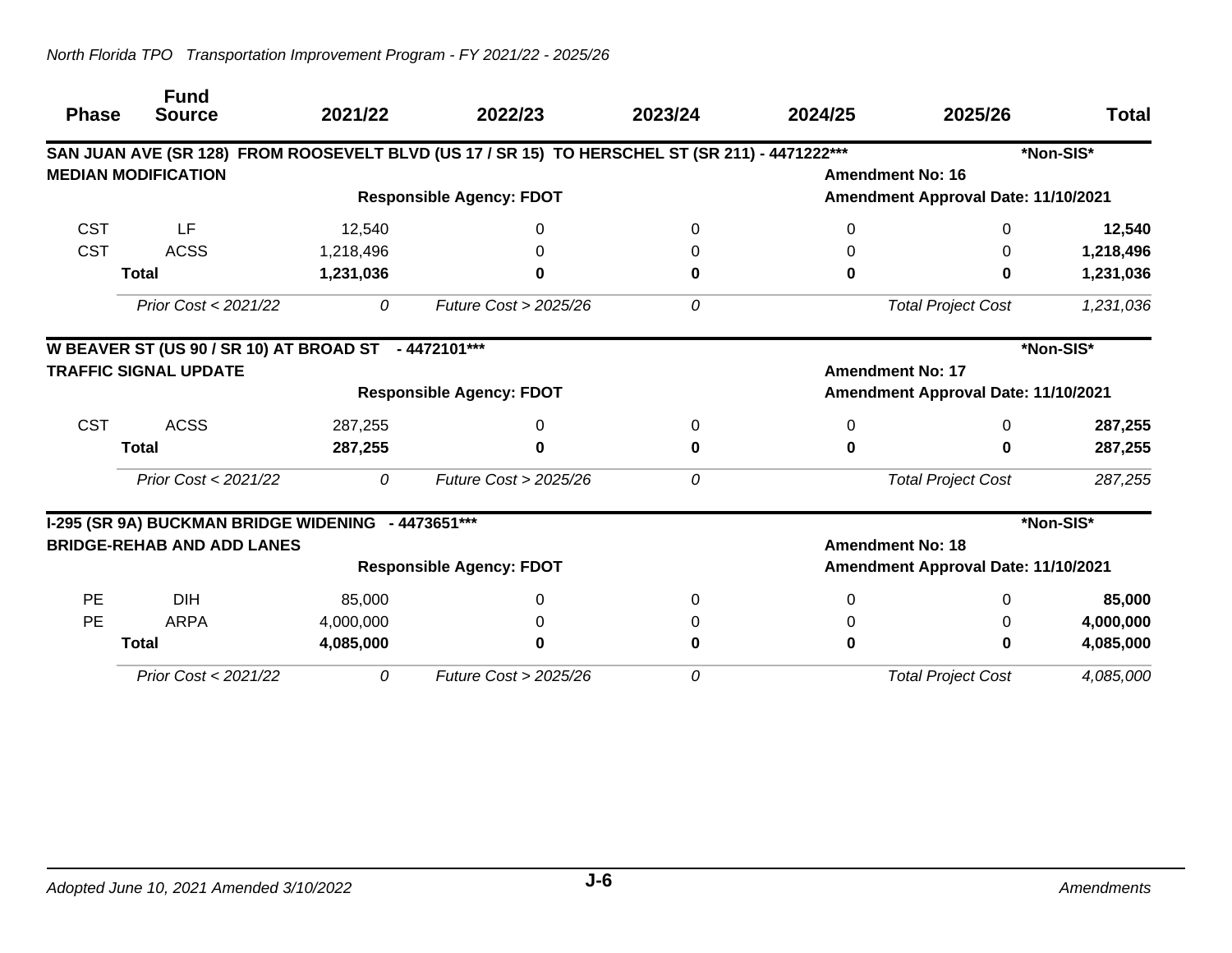| <b>Phase</b>    | <b>Fund</b><br><b>Source</b>                        | 2021/22   | 2022/23                                                                     | 2023/24 | 2024/25                             | 2025/26                             | <b>Total</b> |  |
|-----------------|-----------------------------------------------------|-----------|-----------------------------------------------------------------------------|---------|-------------------------------------|-------------------------------------|--------------|--|
|                 |                                                     |           | US 1 (SR 5) FROM BAYMEADOWS RD (SR 152) TO SUNBEAM RD (CR 116) - 4475251*** |         |                                     |                                     | *Non-SIS*    |  |
| <b>LIGHTING</b> |                                                     |           |                                                                             |         | <b>Amendment No: 19</b>             |                                     |              |  |
|                 |                                                     |           | <b>Responsible Agency: FDOT</b>                                             |         |                                     | Amendment Approval Date: 11/10/2021 |              |  |
| <b>DSB</b>      | <b>DIH</b>                                          | 29,422    | 0                                                                           | 0       | 0                                   | 0                                   | 29,422       |  |
| PE              | <b>DIH</b>                                          | 4,413     | $\Omega$                                                                    | O       | 0                                   | 0                                   | 4,413        |  |
| PE              | <b>DS</b>                                           | 85,000    | 0                                                                           |         |                                     | 0                                   | 85,000       |  |
| <b>DSB</b>      | <b>DS</b>                                           | 228,020   | 0                                                                           |         | ი                                   | 0                                   | 228,020      |  |
| <b>DSB</b>      | <b>DDR</b>                                          | 25,744    | 0                                                                           |         | 0                                   | 0                                   | 25,744       |  |
| <b>PE</b>       | <b>ACSA</b>                                         | 17,653    | O                                                                           | O       |                                     | 0                                   | 17,653       |  |
| <b>DSB</b>      | <b>ARPA</b>                                         | 1,471,099 |                                                                             | O       | 0                                   | 0                                   | 1,471,099    |  |
|                 | <b>Total</b>                                        | 1,861,351 | 0                                                                           | O       | 0                                   | 0                                   | 1,861,351    |  |
|                 | Prior Cost < 2021/22                                | 0         | Future Cost > 2025/26                                                       | 0       |                                     | <b>Total Project Cost</b>           | 1,861,351    |  |
|                 |                                                     |           | HECKSCHER DR (SR 105) OVER BROWNS CREEK BRIDGE #720059 - 4488251***         |         |                                     |                                     | *Non-SIS*    |  |
|                 | <b>BRIDGE REPLACEMENT</b>                           |           |                                                                             |         | <b>Amendment No: 20</b>             |                                     |              |  |
|                 |                                                     |           | <b>Responsible Agency: FDOT</b>                                             |         | Amendment Approval Date: 11/10/2021 |                                     |              |  |
| <b>PDE</b>      | <b>ACBR</b>                                         | 900,000   | 0                                                                           | 0       | 0                                   | 0                                   | 900,000      |  |
|                 | <b>Total</b>                                        | 900,000   | 0                                                                           | 0       | 0                                   | ŋ                                   | 900,000      |  |
|                 | Prior Cost < 2021/22                                | 0         | Future Cost > 2025/26                                                       | 0       |                                     | <b>Total Project Cost</b>           | 900,000      |  |
|                 | SR 13 AT NEW ROSE CREEK BRIDGE #720029 - 4488531*** |           |                                                                             |         |                                     |                                     | *Non-SIS*    |  |
|                 | <b>BRIDGE REPLACEMENT</b>                           |           |                                                                             |         | <b>Amendment No: 21</b>             |                                     |              |  |
|                 |                                                     |           | <b>Responsible Agency: FDOT</b>                                             |         | Amendment Approval Date: 11/10/2021 |                                     |              |  |
| <b>PDE</b>      | <b>ACBR</b>                                         | 900,000   | 0                                                                           | 0       | 0                                   | 0                                   | 900,000      |  |
|                 | <b>Total</b>                                        | 900,000   | 0                                                                           | 0       | 0                                   | 0                                   | 900,000      |  |
|                 | Prior Cost < 2021/22                                | 0         | Future Cost > 2025/26                                                       | 0       |                                     | <b>Total Project Cost</b>           | 900,000      |  |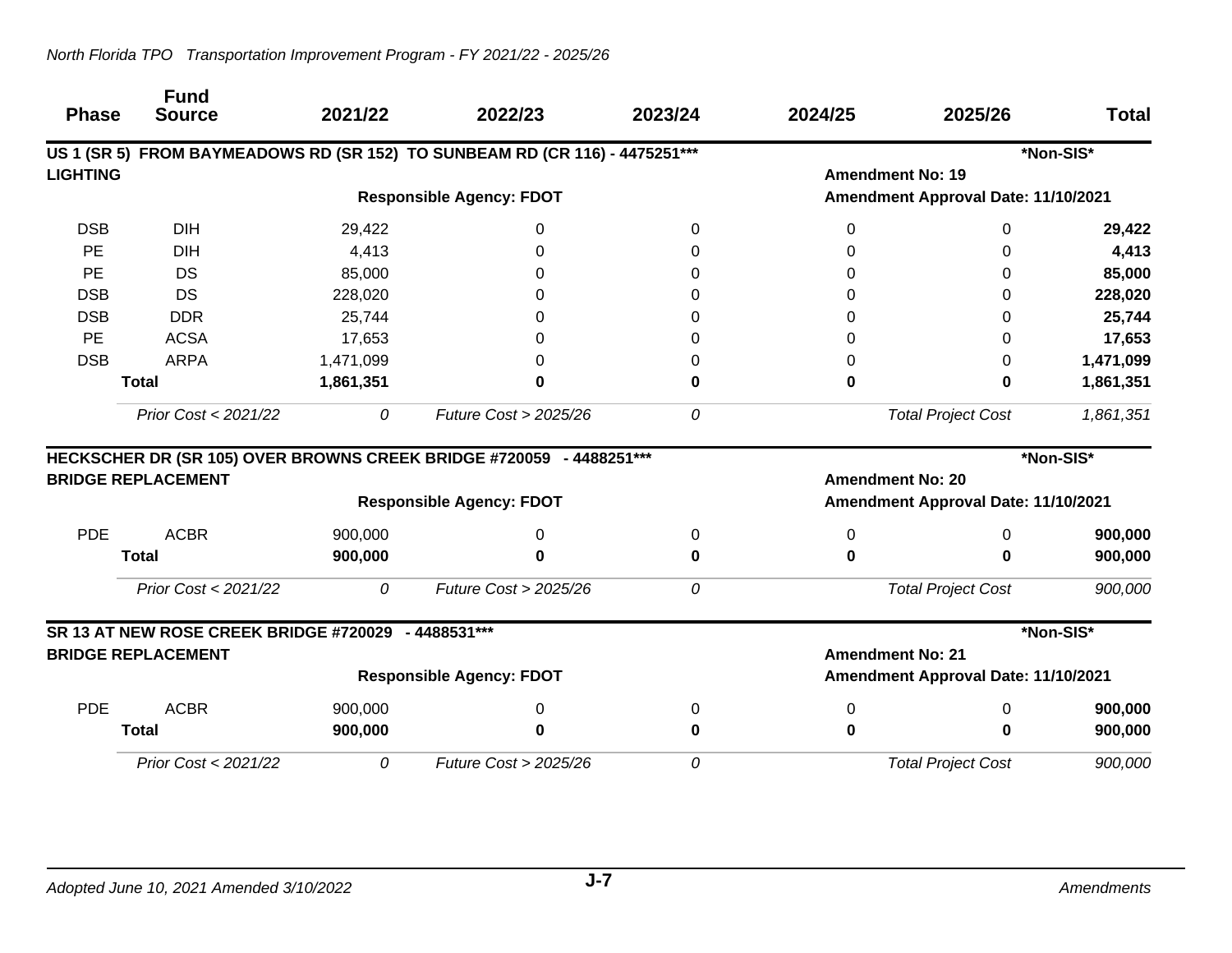| <b>Phase</b>       | <b>Fund</b><br><b>Source</b>                             | 2021/22    | 2022/23                                                               | 2023/24  | 2024/25                        | 2025/26                             | <b>Total</b> |
|--------------------|----------------------------------------------------------|------------|-----------------------------------------------------------------------|----------|--------------------------------|-------------------------------------|--------------|
|                    |                                                          |            | MLK EXPY (US 1 / SR 115) FROM BOULEVARD ST TO BEACH BLVD - 4357561*** |          |                                |                                     | *Non-SIS*    |
|                    | <b>ITS COMMUNICATION SYSTEM</b>                          |            |                                                                       |          |                                | Amendment No: 22 Length: 8.545      |              |
|                    |                                                          |            | <b>Responsible Agency: FDOT</b>                                       |          |                                | Amendment Approval Date: 11/10/2021 |              |
| <b>PE</b>          | <b>DIH</b>                                               | 17,744     | 0                                                                     | $\Omega$ | 0                              | 0                                   | 17,744       |
| PE                 | <b>SA</b>                                                | 8,020      | 0                                                                     | 0        |                                | 0                                   | 8,020        |
|                    | <b>Total</b>                                             | 25,764     | 0                                                                     | 0        | 0                              | 0                                   | 25,764       |
|                    | Prior Cost < 2021/22                                     | 7,236      | <b>Future Cost &gt; 2025/26</b>                                       | 0        |                                | <b>Total Project Cost</b>           | 33,000       |
|                    | SR 105 FROM I-95 (SR 9) TO MAIN ST - 4380821***          |            |                                                                       |          |                                |                                     | *Non-SIS*    |
|                    | <b>ITS COMMUNICATION SYSTEM</b>                          |            |                                                                       |          | Amendment No: 23 Length: 1.242 |                                     |              |
|                    | <b>Responsible Agency: FDOT</b>                          |            |                                                                       |          |                                | Amendment Approval Date: 11/10/2021 |              |
| <b>RRU</b>         | <b>RED</b>                                               | 50,000     | $\Omega$                                                              | $\Omega$ | 0                              | 0                                   | 50,000       |
| <b>CST</b>         | <b>RED</b>                                               | 1,968,653  | 0                                                                     | 0        | 0                              | 0                                   | 1,968,653    |
|                    | <b>Total</b>                                             | 2,018,653  | $\bf{0}$                                                              | 0        | 0                              | 0                                   | 2,018,653    |
|                    | Prior Cost < 2021/22                                     | 302,801    | <b>Future Cost &gt; 2025/26</b>                                       | 0        |                                | <b>Total Project Cost</b>           | 2,321,454    |
|                    | A1A (SR 200) FROM GRIFFIN RD TO I-95 (SR 9) - 4453411*** |            |                                                                       |          |                                |                                     | *Non-SIS*    |
| <b>RESURFACING</b> |                                                          |            |                                                                       |          |                                | <b>Amendment No: 24</b>             |              |
|                    |                                                          |            | <b>Responsible Agency: FDOT</b>                                       |          |                                | Amendment Approval Date: 11/10/2021 |              |
| <b>CST</b>         | <b>ARPA</b>                                              | 12,574,597 | 0                                                                     | $\Omega$ | 0                              | 0                                   | 12,574,597   |
| <b>CST</b>         | <b>DIH</b>                                               | 95,800     | 0                                                                     |          | 0                              | O                                   | 95,800       |
| <b>CST</b>         | <b>DDR</b>                                               | 122,792    | 0                                                                     | 0        | 0                              | 0                                   | 122,792      |
| <b>CST</b>         | <b>ACSA</b>                                              | 281,662    | 0                                                                     | O        | 0                              | 0                                   | 281,662      |
|                    | <b>Total</b>                                             | 13,074,851 | 0                                                                     | 0        | 0                              | 0                                   | 13,074,851   |
|                    | Prior Cost < 2021/22                                     | 0          | Future Cost > 2025/26                                                 | 0        |                                | <b>Total Project Cost</b>           | 13,074,851   |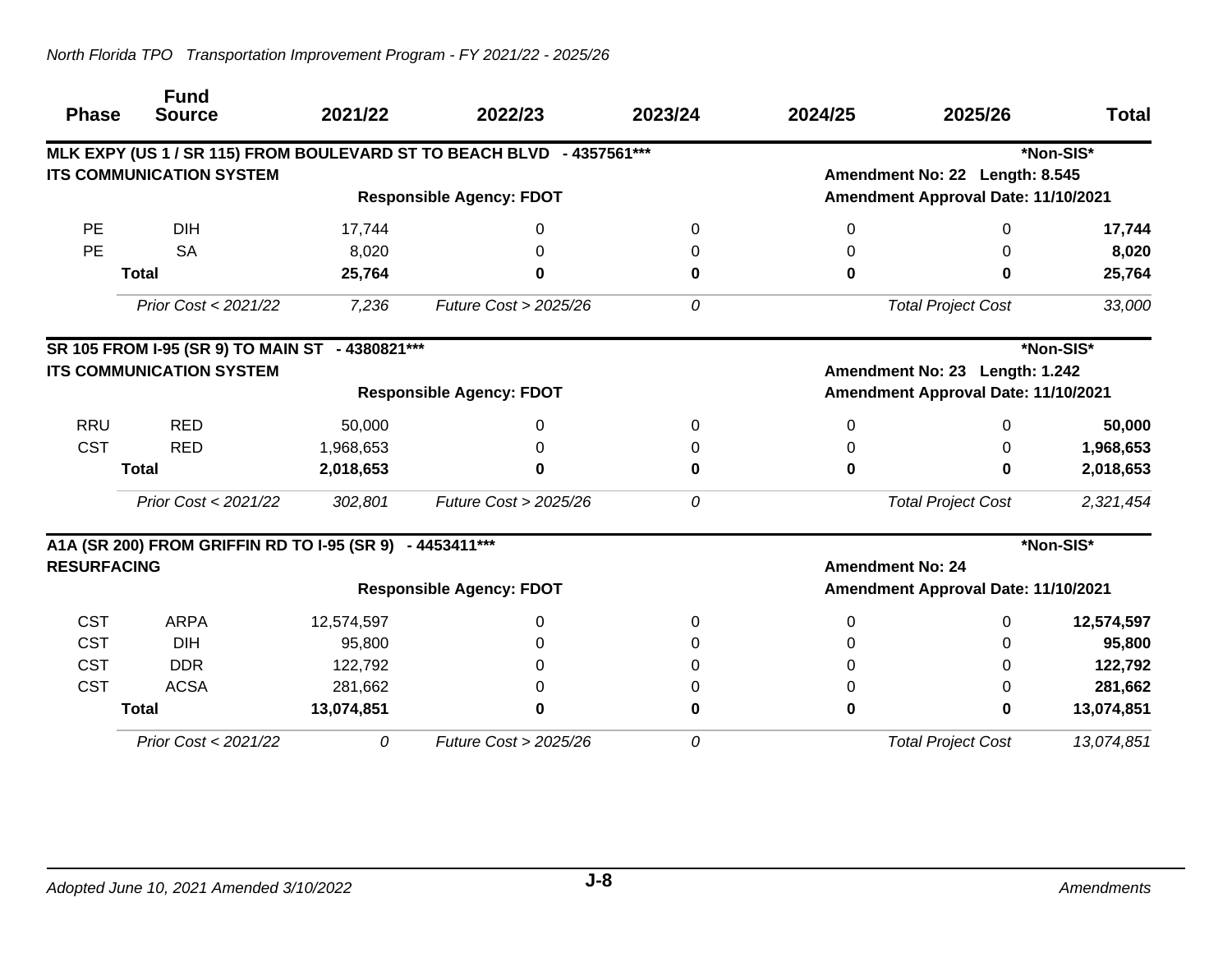| <b>Phase</b> | <b>Fund</b><br><b>Source</b>                        | 2021/22   | 2022/23                                                     | 2023/24 | 2024/25                   | 2025/26                             | <b>Total</b> |
|--------------|-----------------------------------------------------|-----------|-------------------------------------------------------------|---------|---------------------------|-------------------------------------|--------------|
|              | SR 313 FROM SR 207 TO SR 16 - 2102302***            |           |                                                             |         |                           |                                     | *Non-SIS*    |
|              | <b>NEW ROAD CONSTRUCTION</b>                        |           |                                                             |         | <b>Amendment No: 25</b>   |                                     |              |
|              |                                                     |           | <b>Responsible Agency: FDOT</b>                             |         |                           | Amendment Approval Date: 11/10/2021 |              |
| PE           | <b>ARPA</b>                                         | 8,000,000 | 0                                                           | 0       | 0                         | 0                                   | 8,000,000    |
|              | <b>Total</b>                                        | 8,000,000 | 0                                                           | 0       | 0                         | $\bf{0}$                            | 8,000,000    |
|              | Prior Cost < 2021/22                                | 3,093,856 | Future Cost > 2025/26                                       | 0       |                           | <b>Total Project Cost</b>           | 11,093,856   |
|              | ANASTASIA BLVD (SR A1A) AT ZORAYDA AVE - 4039204*** |           |                                                             |         |                           |                                     | *Non-SIS*    |
|              | PEDESTRIAN SAFETY IMPROVEMENT                       |           |                                                             |         | <b>Amendment No: 26</b>   |                                     |              |
|              |                                                     |           | <b>Responsible Agency: FDOT</b>                             |         |                           | Amendment Approval Date: 11/10/2021 |              |
| <b>CST</b>   | <b>ACSS</b>                                         | 673,441   | 0                                                           | 0       | 0                         | $\Omega$                            | 673,441      |
|              | <b>Total</b>                                        | 673,441   | $\bf{0}$                                                    | 0       | 0                         | $\bf{0}$                            | 673,441      |
|              | Prior Cost < 2021/22                                | 0         | Future Cost > 2025/26                                       | 0       | <b>Total Project Cost</b> |                                     | 673,441      |
|              | SR 202 JTB AT KERNAN BLVD - 4471491***              |           |                                                             |         |                           |                                     | *Non-SIS*    |
|              | <b>RAILROAD AND UTILITIES</b>                       |           |                                                             |         | <b>Amendment No: 27</b>   |                                     |              |
|              |                                                     |           | <b>Responsible Agency: FDOT</b>                             |         |                           | Amendment Approval Date: 11/29/2021 |              |
| <b>CST</b>   | LF                                                  | 525,112   | 0                                                           | 0       | 0                         | $\Omega$                            | 525,112      |
| <b>CST</b>   | <b>SA</b>                                           | 525,112   | 0                                                           | 0       | 0                         | 0                                   | 525,112      |
|              | <b>Total</b>                                        | 1,050,224 | 0                                                           | 0       | 0                         | $\bf{0}$                            | 1,050,224    |
|              | Prior Cost < 2021/22                                | 0         | Future Cost > 2025/26                                       | 0       |                           | <b>Total Project Cost</b>           | 1,050,224    |
|              |                                                     |           | 2021 FEDERAL LANDS ACCESS PROGRAM (FLAP) GRANT - 4357412*** |         |                           |                                     | *Non-SIS*    |
|              | <b>FERRY BOAT/WATER TAXI</b>                        |           |                                                             |         | <b>Amendment No: 28</b>   |                                     |              |
|              |                                                     |           | <b>Responsible Agency: JTA</b>                              |         |                           | Amendment Approval Date: 12/9/2021  |              |
| <b>CST</b>   | <b>FLAP</b>                                         | 1,439,400 | $\Omega$                                                    | 0       | 0                         | $\Omega$                            | 1,439,400    |
| <b>CST</b>   | <b>TRC</b>                                          | 359,850   | 0                                                           | 0       | 0                         | 0                                   | 359,850      |
|              | <b>Total</b>                                        | 1,799,250 | 0                                                           | 0       | 0                         | $\bf{0}$                            | 1,799,250    |
|              | Prior Cost < 2021/22                                | 0         | Future Cost > 2025/26                                       | 0       |                           | <b>Total Project Cost</b>           | 1,799,250    |
|              | Adopted June 10, 2021 Amended 3/10/2022             |           | $J-9$                                                       |         |                           |                                     | Amendments   |

*Adopted June 10, 2021 Amended 3/10/2022*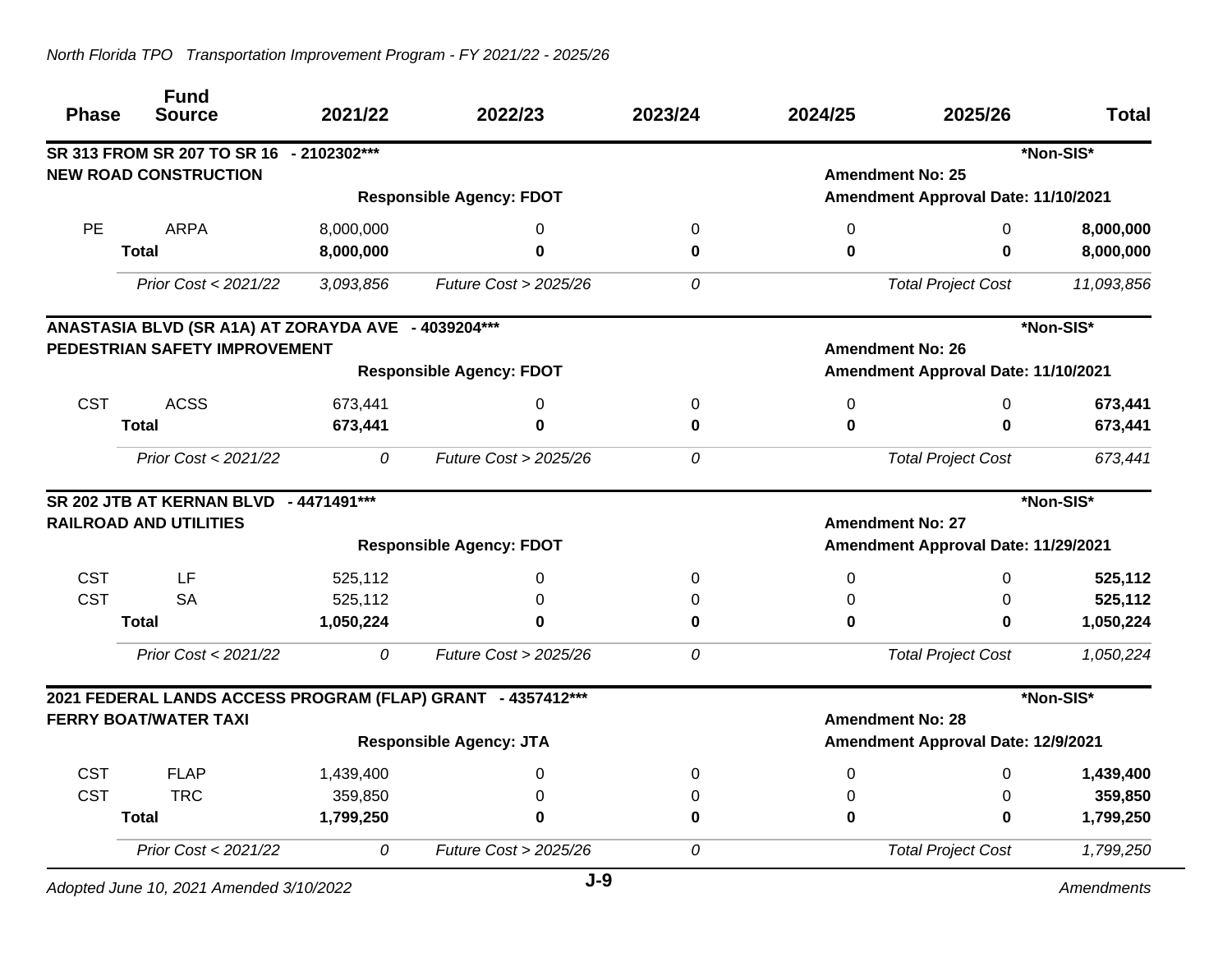| <b>Phase</b>          | <b>Fund</b><br><b>Source</b>                            | 2021/22   | 2022/23                                                           | 2023/24 | 2024/25                 | 2025/26                            | <b>Total</b> |
|-----------------------|---------------------------------------------------------|-----------|-------------------------------------------------------------------|---------|-------------------------|------------------------------------|--------------|
|                       |                                                         |           | POST ST (SR 228) FROM CASSAT AVENUE TO OLD ROOSEVELT - 2094432*** |         |                         |                                    | *Non-SIS*    |
|                       | <b>ADD PE (DESIGN) FUNDING</b>                          |           |                                                                   |         |                         | <b>Amendment No: 29</b>            |              |
|                       |                                                         |           | <b>Responsible Agency: FDOT</b>                                   |         |                         | Amendment Approval Date: 2/10/2022 |              |
| <b>PE</b>             | <b>DIH</b>                                              | 15,915    | 0                                                                 | 0       | 0                       | 0                                  | 15,915       |
| PE                    | <b>SA</b>                                               | 63,659    | 381,954                                                           |         | 0                       | 0                                  | 445,613      |
| PE                    | <b>DDR</b>                                              | 0         | 292,583                                                           |         | 0                       | 0                                  | 292,583      |
| PE                    | <b>DS</b>                                               | $\Omega$  | 95,489                                                            |         | 0                       | 0                                  | 95,489       |
|                       | <b>Total</b>                                            | 79,574    | 770,026                                                           | 0       | 0                       | 0                                  | 849,600      |
|                       | Prior Cost < 2021/22                                    | 0         | Future Cost $>$ 2025/26                                           | 0       |                         | <b>Total Project Cost</b>          | 849,600      |
| <b>PLANNING</b>       | 2021 RAISE GRANT PROGRAM - 4440783***                   |           |                                                                   |         |                         | <b>Amendment No: 30</b>            | *Non-SIS*    |
|                       |                                                         |           | <b>Responsible Agency: JTA</b>                                    |         |                         | Amendment Approval Date: 2/10/2022 |              |
| <b>PLN</b>            | <b>TIGR</b>                                             | 1,728,552 | 0                                                                 | 0       | 0                       | 0                                  | 1,728,552    |
| <b>PLN</b>            | LF                                                      | 1,728,552 | 0                                                                 |         | Ω                       | 0                                  | 1,728,552    |
|                       | <b>Total</b>                                            | 3,457,104 | 0                                                                 | 0       | 0                       | 0                                  | 3,457,104    |
|                       | Prior Cost < 2021/22                                    | 0         | <b>Future Cost &gt; 2025/26</b>                                   | 0       |                         | <b>Total Project Cost</b>          | 3,457,104    |
|                       | SAN JOSE BLVD (SR13) SOUTH OF OAK BLUFF LN - 4454262*** |           |                                                                   |         |                         |                                    | *Non-SIS*    |
| <b>SAFETY PROJECT</b> |                                                         |           |                                                                   |         | <b>Amendment No: 31</b> |                                    |              |
|                       |                                                         |           | <b>Responsible Agency: FDOT</b>                                   |         |                         | Amendment Approval Date: 3/10/2022 |              |
| <b>CST</b>            | <b>ACSS</b>                                             | 277,226   | 0                                                                 | 0       | 0                       | 0                                  | 277,226      |
|                       | <b>Total</b>                                            | 277,226   | 0                                                                 | 0       | 0                       | 0                                  | 277,226      |
|                       | Prior Cost < 2021/22                                    | 0         | Future Cost > 2025/26                                             | 0       |                         | <b>Total Project Cost</b>          | 277,226      |